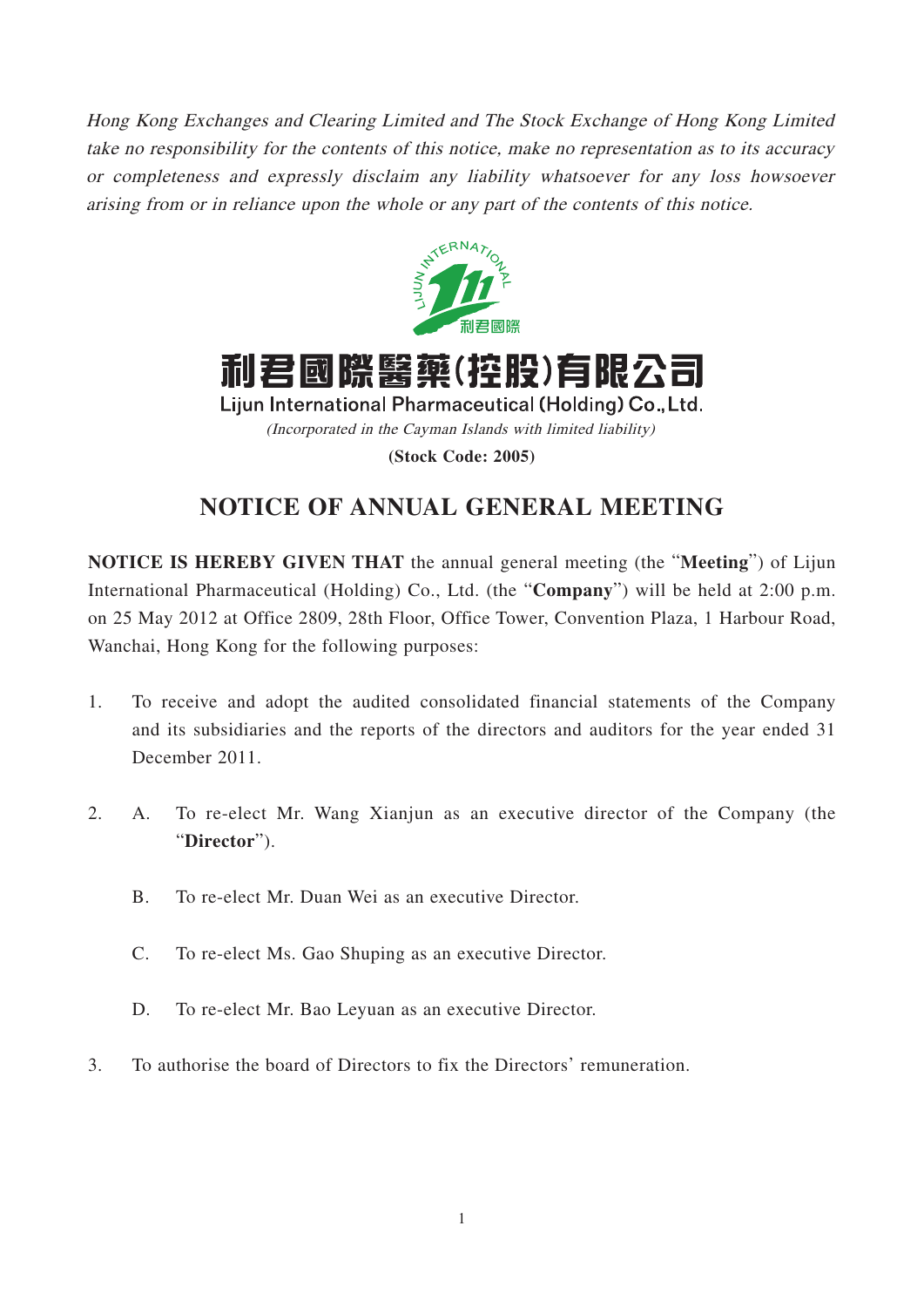- 4. To re-appoint PricewaterhouseCoopers as auditors and to authorise the board of Directors to fix their remuneration.
- 5. To approve and declare a final dividend of HK\$0.02 per share for the year ended 31 December 2011 to the shareholders of the Company which shall be paid out of retained earnings and share premium of the Company.
- 6. As special business, to consider and if thought fit, pass with or without amendments the following resolutions as ordinary resolutions of the Company:

## **ORDINARY RESOLUTIONS**

### A. "**THAT**:

- (a) subject to paragraph (c) of this Resolution, and pursuant to the Rules Governing the Listing of Securities on The Stock Exchange of Hong Kong Limited, the exercise by the Directors during the Relevant Period (as hereinafter defined) of all the powers of the Company to allot, issue or otherwise deal with additional shares of HK\$0.02 each in the capital of the Company (the "**Shares**") or securities convertible into Shares, options, warrants or similar rights to subscribe for any Shares, and to make or grant offers, agreements and options which might require the exercise of such powers be and is hereby generally and unconditionally approved;
- (b) the approval given in paragraph (a) of this Resolution shall authorise the Directors during the Relevant Period to make or grant offers, agreements and options which might require the exercise of such powers after the end of the Relevant Period;
- (c) the aggregate nominal amount of the share capital allotted or agreed conditionally or unconditionally to be allotted (whether pursuant to an option or otherwise) by the Directors pursuant to the approval given in paragraph (a) of this Resolution, otherwise than pursuant to:
	- (i) a Rights Issue (as hereinafter defined);
	- (ii) the exercise of rights of subscription or conversion under the terms of any warrants issued by the Company or any securities which are convertible into Shares;
	- (iii) the exercise of the subscription rights under any option scheme or similar arrangement for the time being adopted for the grant or issue to eligible persons of Shares or rights to acquire Shares; or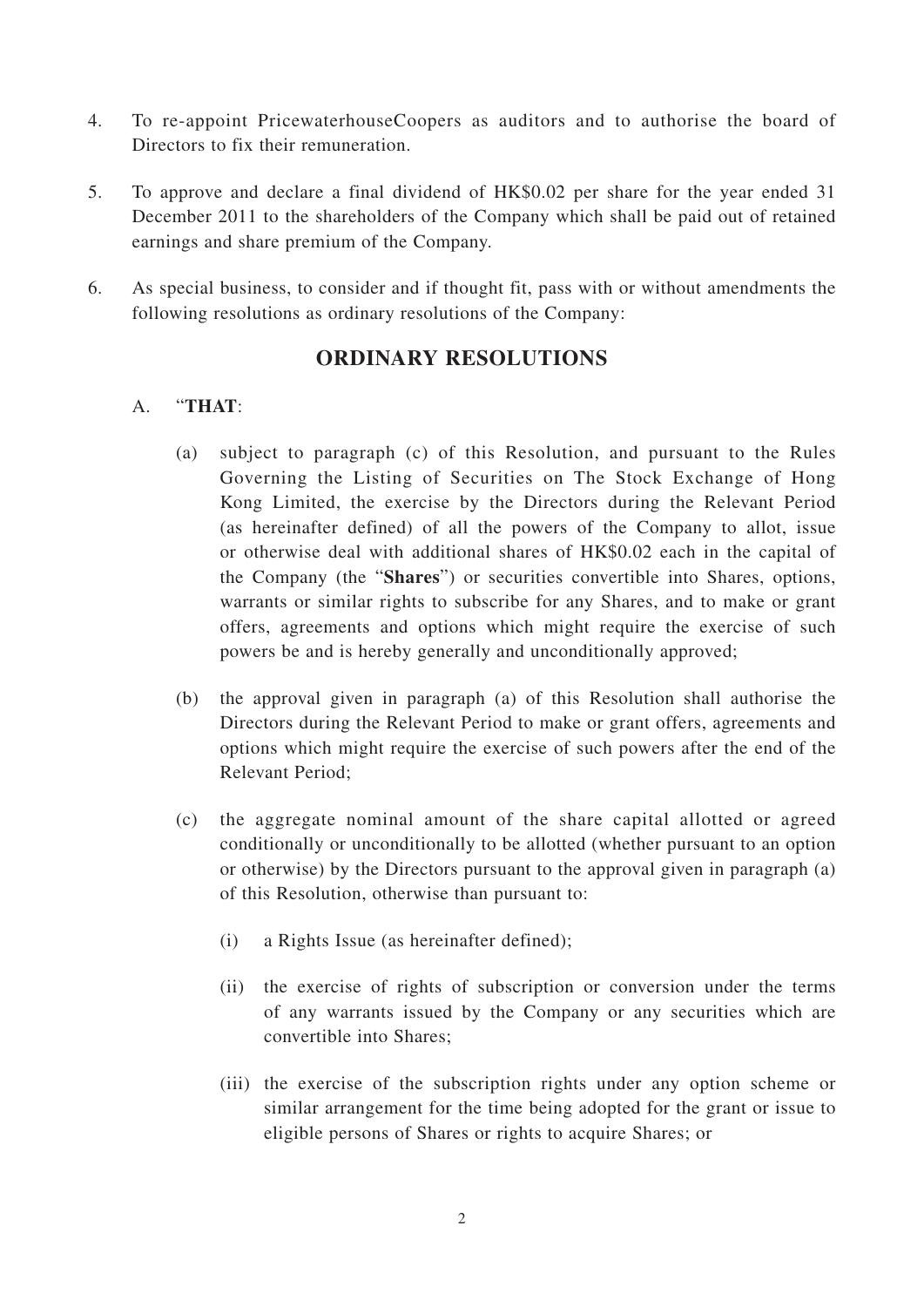(iv) any scrip dividend or similar arrangement providing for the allotment of Shares in lieu of the whole or part of a dividend on Shares in accordance with the articles of association of the Company,

shall not exceed 20 per cent of the aggregate nominal amount of the issued share capital of the Company as at the date of the passing of this resolution, and the said approval shall be limited accordingly; and

(d) for the purpose of this Resolution:

"**Relevant Period**" means the period from the passing of this Resolution until whichever is the earliest of:

- (i) the conclusion of the next annual general meeting of the Company;
- (ii) the expiration of the period within which the next annual general meeting of the Company is required by the articles of association of the Company or any applicable laws to be held; and
- (iii) the date on which the authority set out in this Resolution is revoked or varied by way of ordinary resolution of the shareholders of the Company in general meeting.

"**Rights Issue**" means the allotment, issue or grant of Shares pursuant to an offer of Shares open for a period fixed by the Directors to holders of Shares whose names stand on the register of members of the Company on a fixed record date in proportion to their then holdings of such Shares (subject to such exclusion or other arrangements as the Directors may deem necessary or expedient in relation to fractional entitlements or having regard to any restrictions or obligations under the laws of, or the requirements of any recognized regulatory body or any stock exchange in, any territory applicable to the Company)."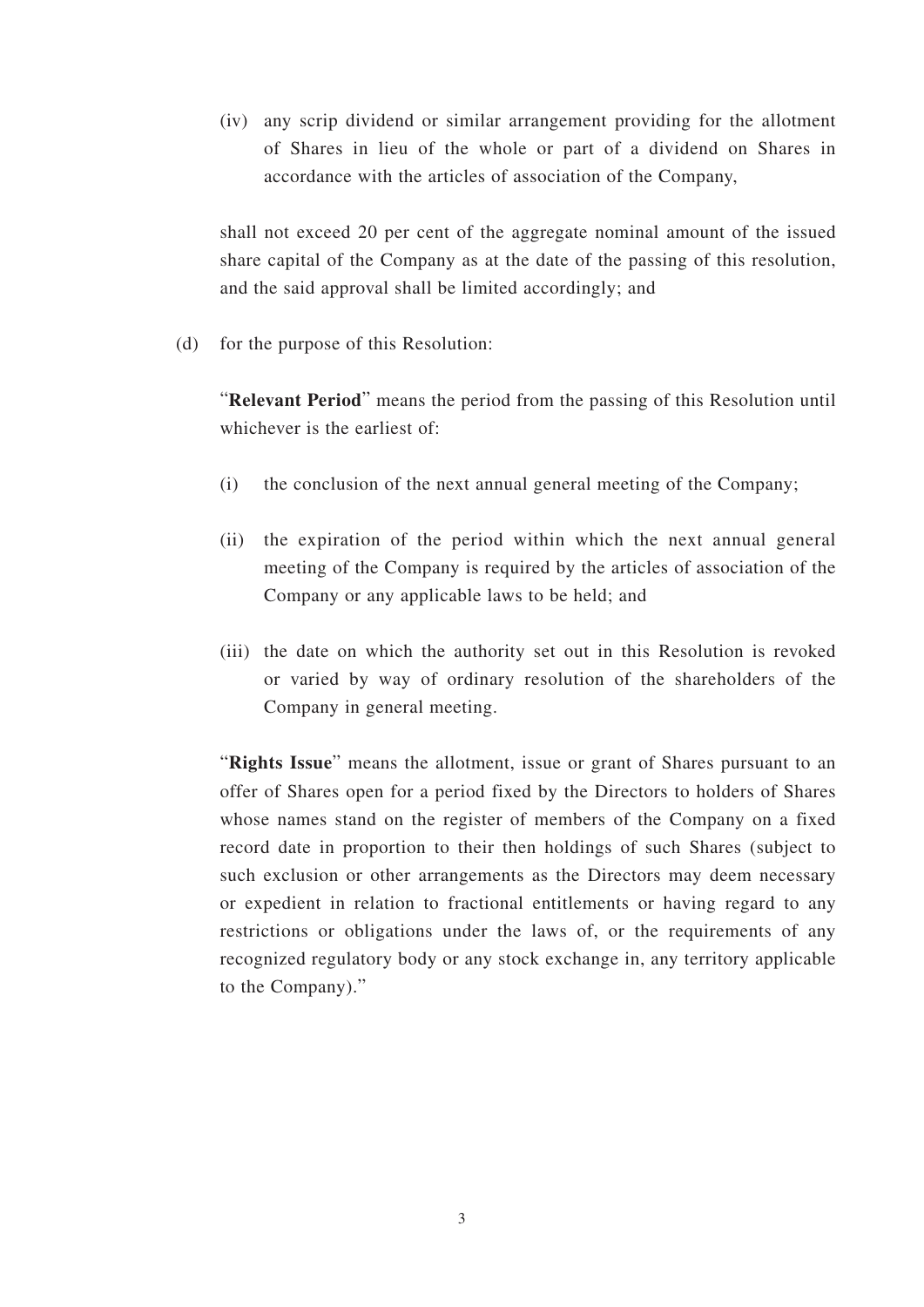#### B. "**THAT**:

- (a) subject to paragraph (b) of this Resolution, the exercise by the Directors during the Relevant Period (as hereinafter defined) of all the powers of the Company to repurchase its own Shares on The Stock Exchange of Hong Kong Limited (the "**Stock Exchange**") or any other stock exchange on which the Shares of the Company may be listed and recognised for this purpose by the Securities and Futures Commission of Hong Kong and the Stock Exchange under the Hong Kong Code on Share Repurchases, subject to and in accordance with all applicable laws and regulations, be and is hereby generally and unconditionally approved;
- (b) the aggregate nominal amount of Shares which may be repurchased by the Company pursuant to paragraph (a) of this Resolution during the Relevant Period shall not exceed 10 per cent of the issued share capital of the Company at the date of the passing of this Resolution and the approval granted under paragraph (a) of this Resolution should be limited accordingly; and
- (c) for the purpose of this resolution, "**Relevant Period**" means the period from the passing of this resolution until whichever is the earliest of:
	- (i) the conclusion of the next annual general meeting of the Company;
	- (ii) the expiration of the period within which the next annual general meeting of the Company is required by the articles of association of the Company or any applicable laws to be held; and
	- (iii) the date on which the authority set out in this Resolution is revoked or varied by way of ordinary resolution of the shareholders of the Company in general meeting."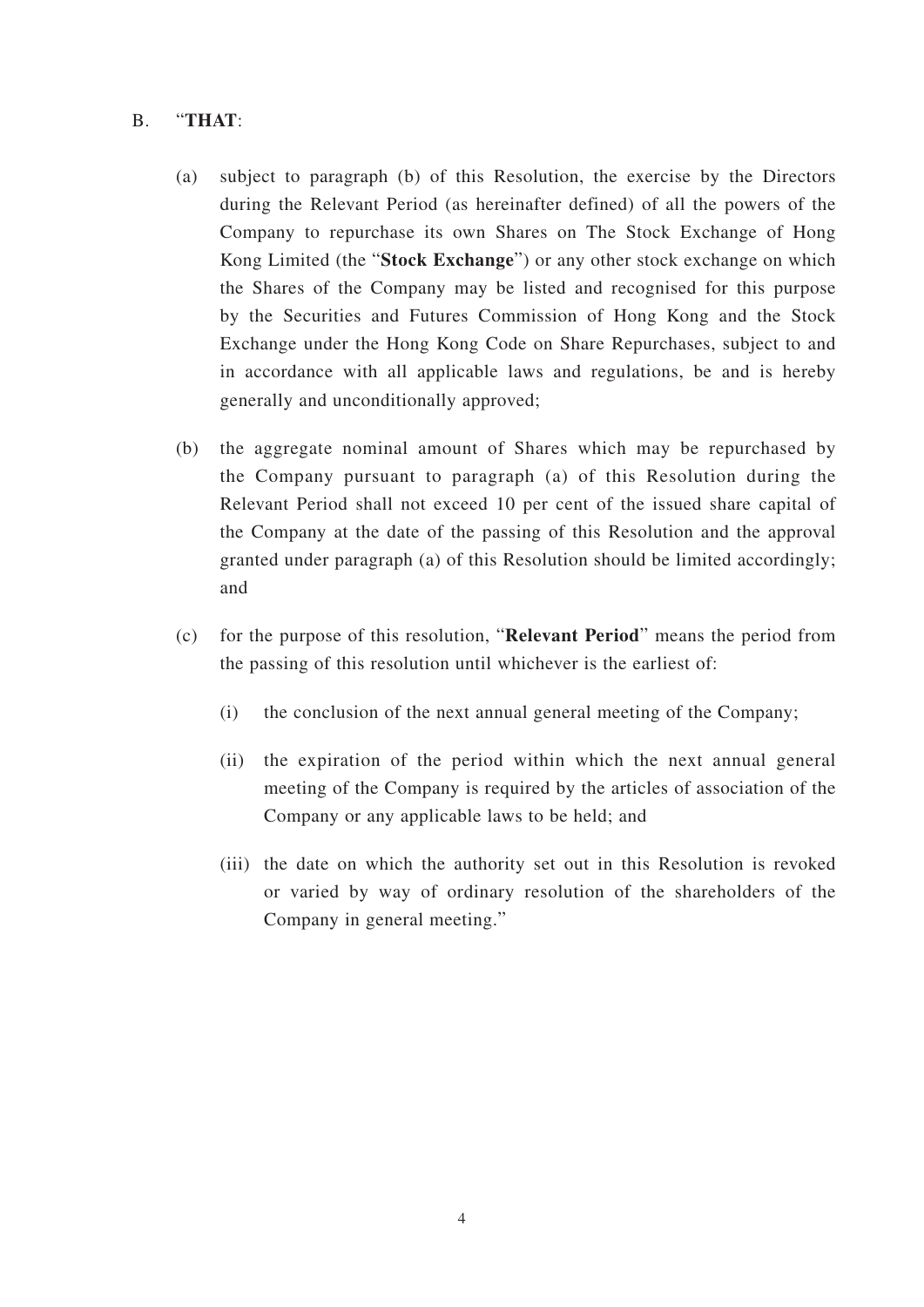C. "**THAT**, conditional upon the passing of the Resolutions 6A and 6B in the notice convening the Meeting, the general mandate granted to the Directors to exercise the powers of the Company to allot, issue or otherwise deal with additional Shares of the Company pursuant to Resolution 6A as set out in the notice convening the Meeting be and is hereby extended by the addition thereto an amount representing the aggregate nominal amount of the share capital of the Company repurchased by the Company under the authority granted pursuant to Resolution 6B as set out in the notice convening the Meeting provided that such amount shall not exceed 10 per cent of the aggregate nominal amount of Shares of the Company in issue at the date of the passing of this Resolution."

> By order of the Board **Chow Hing Yeung** Company Secretary

Hong Kong, 3 April 2012